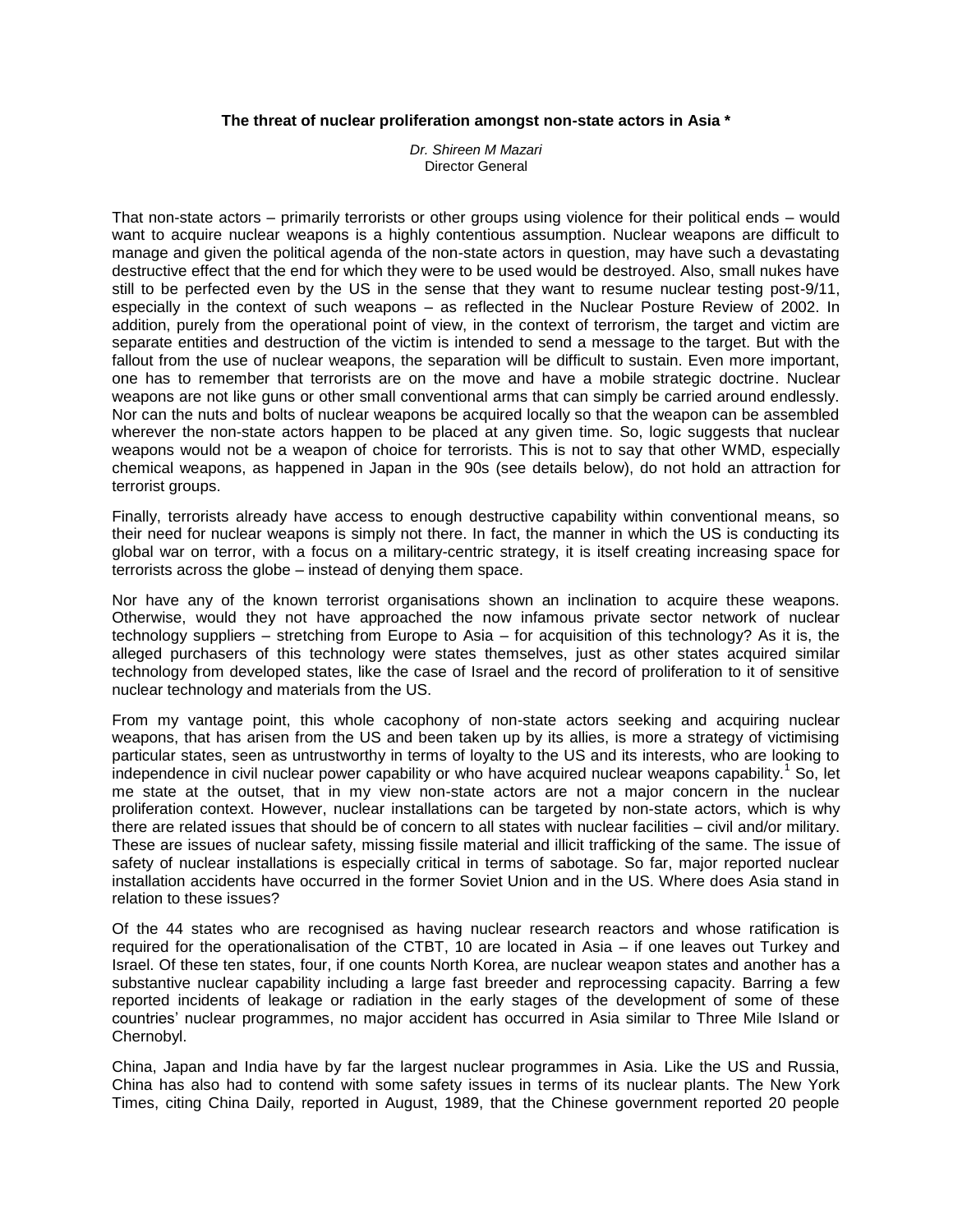killed and more than 1,200 injured in accidents involving radioactive materials in China between 1980 and 1985.<sup>2</sup> Again, in July 1999, BBC reported that Chinese nuclear officials admitted that an accident a year ago at the country"s first home-grown nuclear power plant had left it crippled for more than 12 months. The 300 megawatt Qinshan 1 plant in Zhejiang province was shut down in July 1998 after what one nuclear safety official described as a "welding problem".<sup>3</sup>

Nuclear safety issues have been more acute in Japan which has had a series of nuclear accidents – as recent as July 2007. The following incidents relating to nuclear safety issues in Japan once again highlights the fact that so far globally it is the more developed industrial states that seem to have had more extensive safety problems in terms of their nuclear installations. According to the record on the Greenpeace web site, between 1975-1995, the following nuclear accidents took place in Japan:

- 1975: Release of radioactivity from Japan"s Mihama nuclear power plant.
- 1979: Two workers suffer radioactive contamination at Japan"s Tokaimura nuclear complex.
- 1986: Twelve people receive "slight" plutonium contamination while inspecting a store room at the  $\bullet$ Tokaimura nuclear complex.
- 1991: Rupture of steam generator pipe causes release of radioactivity at Mihama nuclear power  $\bullet$ plant.
- 1991: Reactor shut-down due to break of control system at Japan"s Sendai nuclear power plant.
- 1991: Release of radioactivity from Japan"s Fukui nuclear power plant.
- 1993: High pressure steam accident kills one worker and injures two others at Japan"s  $\bullet$ Fukushima nuclear power plant.
- 1995: Fire due to leakage of sodium coolant from the Monju fast breeder reactor. The Japanese nuclear industry attempted to cover up the full extent of the accident and the reactor was shutdown.<sup>4</sup>

Also, on September 30, 1999, an accident at a uranium-processing facility in Tokaimura, 70 miles northeast of Tokyo occurred. The accident was triggered when three workers used too much uranium to make fuel and set off an uncontrolled atomic reaction. A total of 439 people, including nearby residents, were believed to have been exposed to radiation.<sup>5</sup> Again, days after an earthquake, on July 24, 2000, the Tokyo Electric Power Company found 29 gallons of radioactive water leaking from a nuclear reactor at the Fukushima No. 1 plant in northern Japan.<sup>6</sup> The story repeated itself on September 17, 2003 when officials at the Chuba Electric Power"s Hamaoka plant in central Japan discovered that about 1.6 gallons of radioactive water had leaked from one of the reactors. In November 2001, the same reactor was shut down after two radioactive leaks occurred within three days.<sup>7</sup> Even more disturbing was the fatal accident that took place at the Mihama plant on August 29, 2004, killing at least four people. There was no leak of radioactivity, but it was the deadliest accident in a catalogue of nuclear scandals in Japan. Seven workers were also injured due to the steam leak, possibly caused by a lack of cooling water in the reactor.<sup>8</sup> These safety problems have continued to haunt Japan"s nuclear facilities and only last summer, in July 2007, Japan had to suspend operations at the nuclear plant near Kashiwazaki, after a radiation leak and other damage from a deadly earthquake raised new concerns about the safety of the nation"s accident-plagued nuclear industry.<sup>9</sup>

Despite being a signatory to the NPT, because Japan continues to expand its civil nuclear base, issues of safety will be a source of concern within its immediate Asian neighbourhood. Moreover, in the context of the threat of nuclear terror from non-state actors, Japan can be extremely vulnerable because it was in Japan that chemical weapons terrorist attacks took place in 1994 and 1995 by a group calling itself Aum Shinrikyo.<sup>10</sup>

In June 1994 an incident of a Sarin gas attack took place in Tokyo"s Matsumoto prefecture and initially the suspect was seen as one of the victims of the attack in which seven people were killed and 200 injured. However, after the Tokyo subway terrorist incident in March 1995, the Aum Shinrikyo group was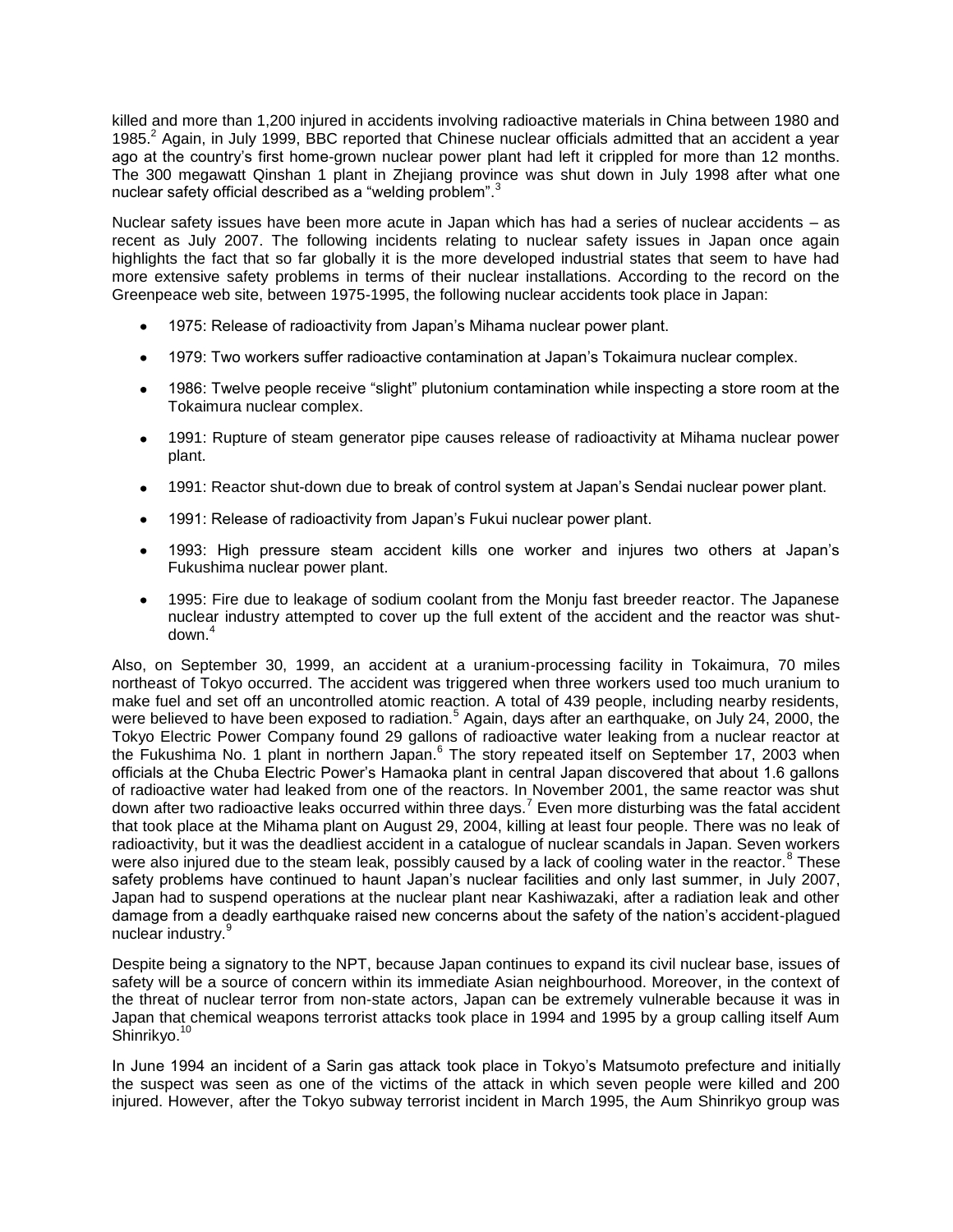held responsible for the earlier attack also. In the subway incident, the group released Sarin gas in five coordinated attacks in peak morning rush hour killing 12 commuters and injuring 1,034.<sup>11</sup>

Apart from Japan, the use of chemical terrorism by non-state actors has only been either in the context of various suspected anthrax attacks primarily in the US post-9/11, or in Iraq in October 2006 when a terrorist detonated a car bomb which also contained two 100 pound chlorine tanks and in 2007 there were apparently <sup>12</sup> documented uses of chlorine gas in both suicide attacks and car bombs in Iraq.12 However, no such incidents involving non-state actors have been collated in the highly volatile region of West and South Asia.

In the Indian context, the fast pace and largely indigenous inputs into its nuclear facilities did create some safety issues in the early decades. For instance, according to an Indian parliamentary report, 147 mishaps or safety-related unusual occurrences were reported between 1995-1998 in Indian atomic energy plants.<sup>13</sup> Of these, 28 were of an acute nature and nine of these 28 occurred in the nuclear power installations.<sup>14</sup> In a paper presented at the IDSA, New Delhi, on October 10, 1988, Leventhal and Chellaney pointed to structural design and operational problems that were troubling India at that time.<sup>15</sup> In the context of nuclear material theft, the last reported uranium theft was on August 27, 2001 when police in West Bengal revealed that they had arrested two men with more than 200 grams of semi-processed uranium. According to Indian press reports, Indian intelligence officials believed that a uranium smuggling gang was operating in West Bengal.<sup>16</sup> Earlier, there had also been reports of seizure of stolen uranium from hospitals in India, especially from scrap buyers.<sup>17</sup>

However, on all these counts it would appear that as the Indian programme has evolved, especially post-1998, there have been no reports of major safety issues within India"s nuclear facilities or of any theft of material post-2001. Additionally, the Indian government enacted its law, "The Weapon of Mass Destruction and Their Delivery System (Prohibition of Unlawful Activities) Act 2005', a year and a half after the adoption of UNSCR 1540 and in the backdrop of the NPT Review Conference 2005. This law covers all those areas which are required to be taken care of as national obligations under UNSCR 1540 (production, possession, transportation, stockpiling and exports etc).

In the case of Pakistan, which has a much smaller nuclear programme, there have been no reported safety or theft issues. On the civilian side, all its reactors are subject to IAEA safeguards, thereby adding to the safety dimension. As for the international network of individuals – ranging from Europe to Asia – and allegedly selling nuclear "secrets", regardless of the controversy this issue continues to arouse, it has to be remembered that the buyers were all states and governments, not non-state actors. Nor has any report been published regarding any non-state actor having sought access to this network.

After the 1998 tests, both Pakistan and India have made public their command authorities and other security measures including antiproliferation measures. In the context of Pakistan, after the country went overtly nuclear, it began putting in place strong command and control mechanisms. Operational freedom for scientists involved in the nuclear programme was also brought under strict supervision and control. The removal of Dr Khan in March 2001 from his position at KRL was the most visible proof of this new approach towards nuclear issues. Even more important, a systematic set of laws and regulations have now evolved in terms of nonproliferation and institutional controls over the military and civilian nuclear programmes. So far, there have also been no reports of any nuclear accidents or other safety and fissile material related problems, despite intense international scrutiny and observation of Pakistan"s nuclear programmes, especially post-May 1998.

In an effort to allay international concerns about the safety of its nuclear assets, Pakistan has periodically briefed local and foreign media as well as diplomats in detail about its command and control authority as well as the management structures. The latest briefing in this connection was held in January 2008 and amongst the invitees were representatives of the Indian media and the Indian defence attaché based in Islamabad. So far no other nuclear weapon state has been so open about its command and control structures. That the Western media and some Western leaders continue to raise the bogey of Pakistan"s nuclear assets within the context of safety, has little to do with the safety issue itself and more to do with the general non-acceptance within the Western mindset of a Muslim nuclear weapon state. Otherwise, going by historical record, even within the proliferation context, the record of other states at the official levels is far worse (See Strategic Studies, Vol. XXIV, Spring 2004, No.1).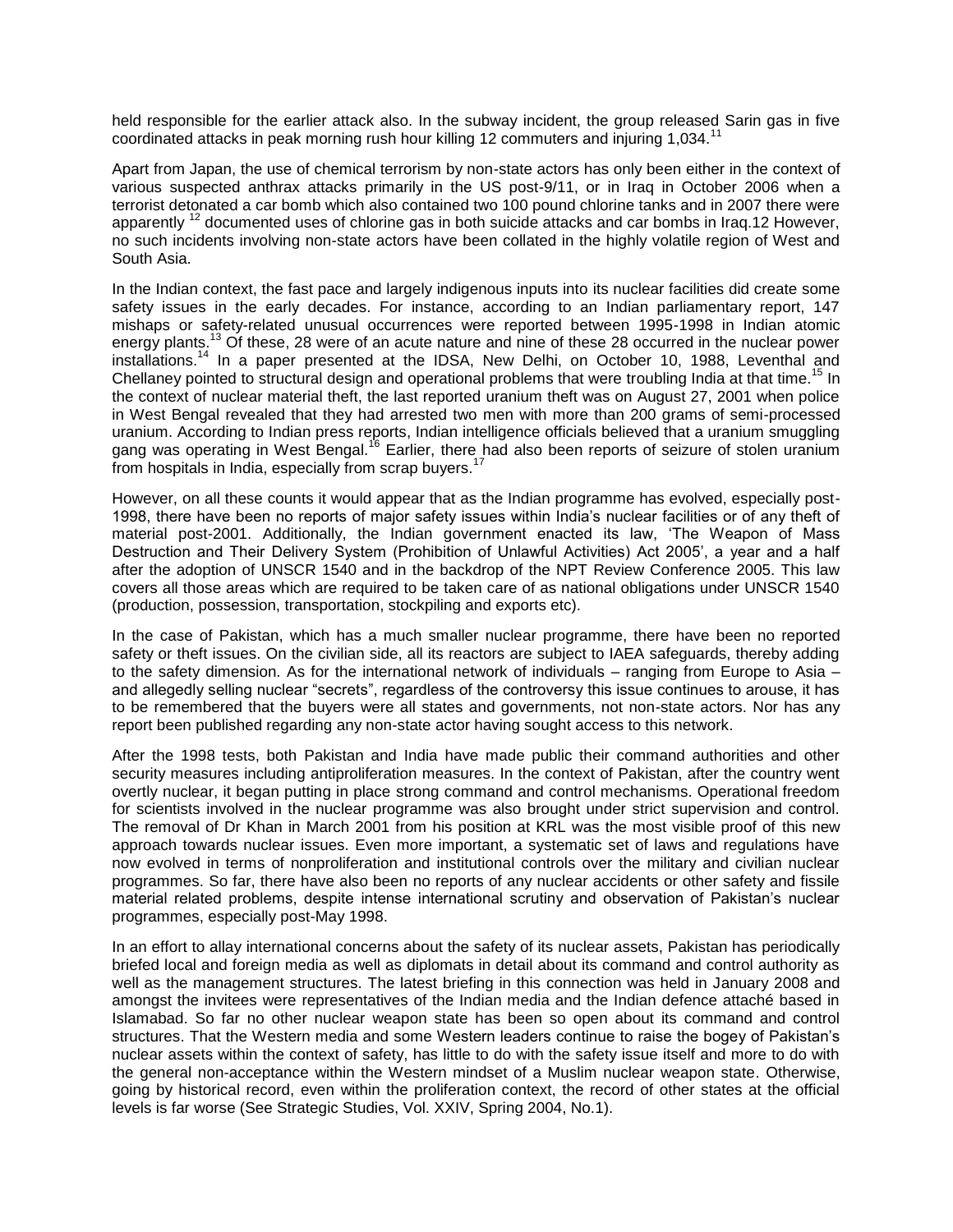Pakistan"s National Command Authority (NCA) evolved informally in 1999 and was formally set up in February 2000; and the Nuclear Regulatory Authority for civilian nuclear matters was set up in 2001. Pakistan"s Export Control Act 2004 was enacted in September 2004, after four years of extensive interministerial processes starting 2000, in keeping with UNSCR Resolution 1540 which had been adopted in April 2004. This Act is in addition to other national laws, which are applicable to offences other than export controls. The list of such laws is part of NCA Ordinance 2007. The NCA Ordinance was promulgated to provide stronger legal cover instead of simply an administrative authority under which the NCA was functioning since 2000. The NCA Ordinance enhances the safety and security of Pakistan"s nuclear programme by providing explicit provisions with regard to physical security, investigation and prosecution of any violation of the Ordinance and other national law included in its schedule.

The Pakistan"s Export Control Act 2004, while it does not mention the terrorists through the explicit use of the term, it effectively does cover non-state actors through the preamble and Article I, which lays down the extent of its application.<sup>18</sup> The Indian law in this regard mentions non-state actor/terrorist in its preamble and Section  $-4$  (g) & (m), which defines certain terms used in the Act.

Explicitly not mentioning the non-state actors/terrorist in Pakistan Export Control Act – 2004, thus is not an omission or a shortfall, as it does cover the possibility of export to unauthorized persons. This view has also been sufficiently highlighted in Pakistan"s Report to UNSCR – 1540 Committee.

All in all, it is certainly not in nuclearised South Asia where the issues of command and control and nuclear safety are a problem – despite the political rhetoric coming out especially against Pakistan"s nuclear capability. The facts on the ground reveal that the real threat of weak command and control as well as serious safety issues really arise in the West, especially in the US.

Recently, there was the horrifying revelation that a US B52 bomber flew across the US carrying six nuclear-armed cruise missiles which led to a "bent Spear" alert – a code for an incident involving live nuclear weapons. Each of these W80 nuclear warheads had the destructive power of 10 Hiroshima bombs. According to the published data, the nukes were "lost" for 36 hours after the plane took off on August 29, 2007, from a base in North Dakota. So while Western, including US, analysts raise the bogey of the possibility of "loose nukes" in Pakistan in an almost hysterical fashion, we already have the reality of loose nukes in the US.

What is even more disturbing about these loose US nukes is the lack of security that seems to surround US nuclear weapons. Apparently, according to reports,<sup>19</sup> the US airmen had replaced official procedures for handling these missiles with an "informally devised plan of their own". Given the extremists and psychologically disturbed personnel within the US military – remember Abu Ghraib – and the tendency of the US to bring in the private sector into the management of security, the international community should have some contingency plan to prevent the loose nukes incident being repeated again in the US. The danger is even more acute because religious extremists in the form of born-again Christians actually hold office in that country.

Nor is the nuclear safety problem in the US only related to loose nukes though that is certainly at the top of the threat spectrum. The other serious issue relating to US nuclear safety is of missing fissile and other nuclear-related material – especially since unlike in Pakistan, in the US the private sector is a major part of the nuclear industry. Even a cursory look at the disappearance of nuclear-related material from US facilities should be enough to show the threat of nuclear proliferation in terms of non-state actors.

For instance, between 1957 and 1965, 100 kilograms of uranium 235 disappeared from a nuclear recycling plant in Apollo, Pennsylvania. This was weapons grade material and enough to produce more than one bomb. The president of the firm was reported to have close ties with Israel, but the mystery of the disappearance of this fissile material was never solved.<sup>20</sup>

Nor was this a one-off incident. Again, in 1979, nine kilo-grams of weapons grade uranium was found missing from a nuclear fuel plant in Erwin, Tennessee.<sup>21</sup>In July 2004, an inventory of US classified weapons data revealed that four hard disk drives were missing. While two of the drives were subsequently found to have been improperly moved to a different building, the two others remained unaccounted for. Then, on October 26, 2006, the BBC reported that the FBI is investigating whether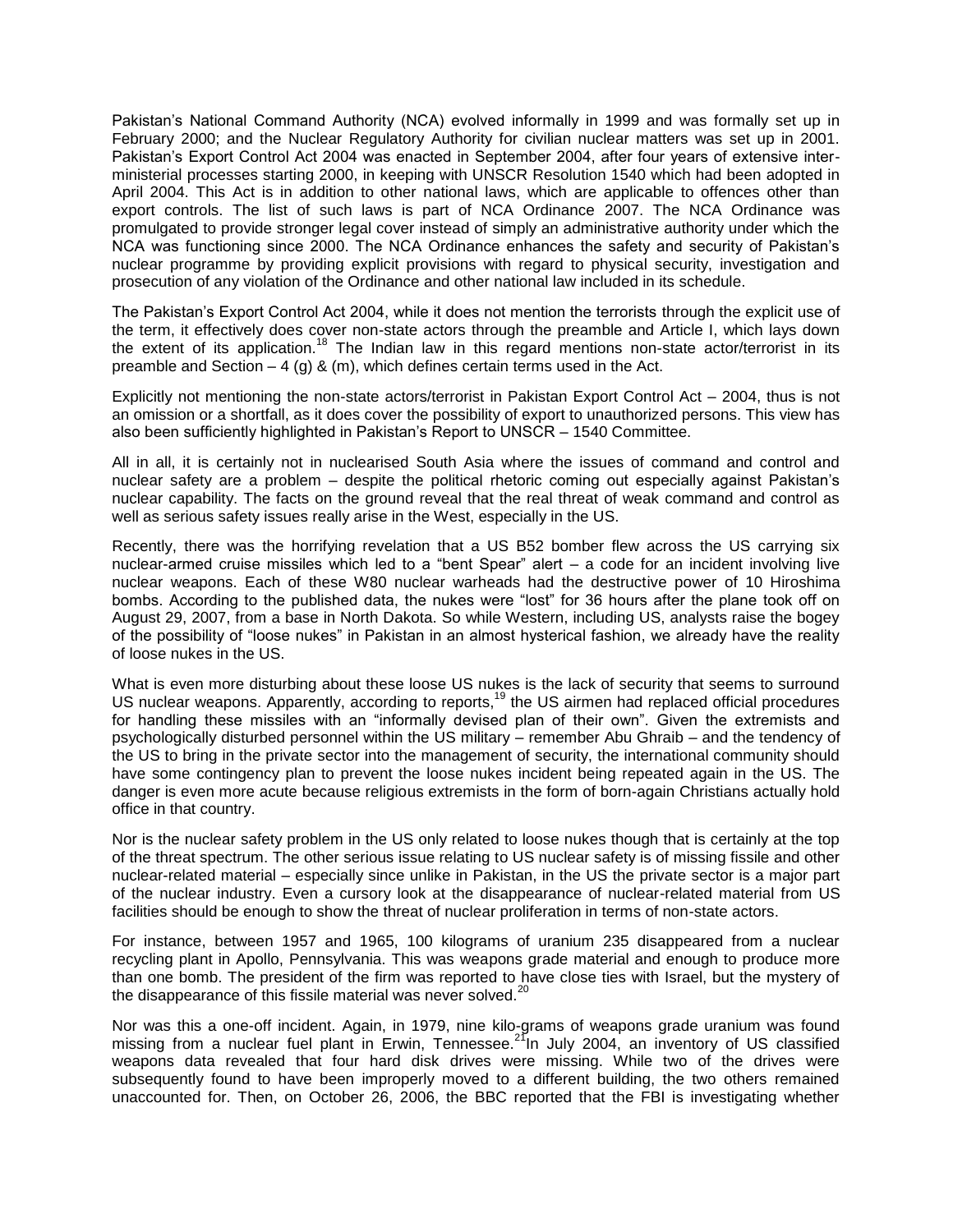information from a US nuclear weapons laboratory was found in a police drugs search of a New Mexico trailer park. According to police officials, the material and classified information recovered during the search appeared to have come from the Los Alamos National Laboratory. Earlier, in August 2006, it had been revealed that the lab had released sensitive nuclear research data by email. Interestingly, in an ABC News report in October 2005, Christopher Steele, the senior safety officer of the US government"s nuclear weapons laboratory in Los Alamos, New Mexico, had stated that he could not vouch for the safety of this facility. According to Steele, the equivalent of 5,000 pounds of plutonium in barrels of radioactive waste was being stored outside the laboratory under a tent. Also, March to April 2005, in New Jersey, a package containing 3.3 g of Highly Enriched Uranium (HEU) was inadvertently disposed of. Finally, the US has also led the field in nuclear proliferation – and not simply in the form of US citizens but the state itself, and the beneficiary was primarily Israel.

This is not all. The British and Americans, who have tried to make themselves out as champions against WMD and staked so much on this issue, are themselves in cahoots on WMD build up and proliferation – the latter from the US to Britain. And all this is under the legal cover of their 1958 Mutual Defence Agreement which the US Congress has renewed every ten years. The US supplies of WMD to Britain are crucial to Britain"s support for US policy and WMD exports to the UK include Trident D5 missiles and nuclear weapons components and technology. For years, Britain has also exploded its nuclear weapons at the Nevada test site in the USA. In September 1994, Greenpeace had released a report documenting the US government"s violations of domestic law and international treaty obligations by transferring "sensitive nuclear technology" to Japan. The report, entitled, "The Unlawful Plutonium Alliance," revealed that the US Department of Energy had negotiated an agreement in 1987 which allowed for the transfer of advanced plutonium separation or "reprocessing" technology to Japan. In the face of this evidence, which is merely a tip of the iceberg, and by its own judgemental standards, the threat of proliferation of WMD comes primarily from the US.

This is not to say that more cannot be done to strengthen the presumption against proliferation. As to how this can be done, the following are some pointers towards this end.

- The international community has to move away from the increasingly discriminatory approach that seems to have been set in motion by the US. In the context of the NPT, there is also a need to update it in keeping with ground realities. In other words, Pakistan and India need to be accommodated within the NPT as nuclear weapon states, which means altering Article IX of the Treaty. The provision for this is there in the context of the Review Conference provision but if that is not possible then an Additional Protocol can be attached to the NPT to be signed by Pakistan and India which allows them to accept the rights and obligations of nuclear weapon states within the context of non-proliferation. After all, the NPT has already added to its safeguard provisions an Additional Safeguards Protocol. The argument that accepting the South Asian states as nuclear weapons powers will open the floodgates to proliferation is also incorrect since barring these two states and Israel all other states have become parties to the NPT. The case of Israel is different from Pakistan and India because it has yet to admit its nuclear status overtly.
- Country-specific accommodations will undermine the IAEA safeguards provisions as well as the  $\bullet$ NSG guidelines. Therefore, a principle-based approach is required in both these contexts.
- The difference in the approaches adopted towards North Korea (accommodative) and Iran (non- $\bullet$ accommodative) will not only undermine non-proliferation but also international security.
- There is a need to focus on the wider context of arms control also, especially conventional arms control which seems to have gone out of the international radar screen altogether despite the increasingly devastating PGMs and other weapon systems.
- The uniqueness of nuclear weapons must not be compromised and therefore it is essential to keep the nuclear issues separate from other WMD issues.
- Most important, as the energy security issue becomes a central part of the strategic stability equation, there is a need to provide cheaper and easier access to civil nuclear technology and reactors to developing states with limited energy resources. In this context, the IAEA proposal for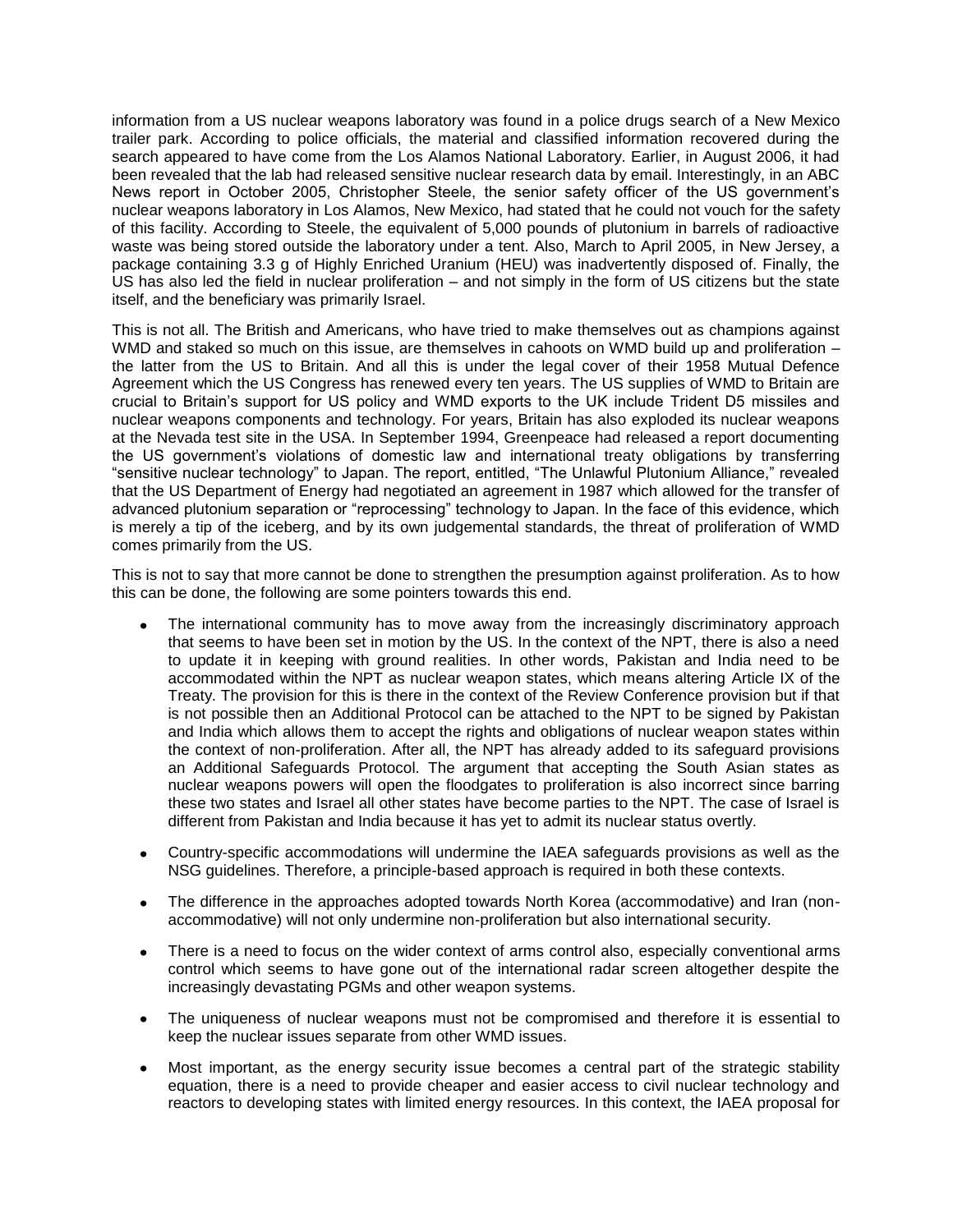nuclear fuel banks needs to be given more serious attention. In the same context, multilateral nuclear fuel centres and plants at regional and sub regional levels needs to be explored with a strict control over sensitive technologies.

As for the issue of non-state actors acquiring nuclear technology or the wherewithal for making nuclear bombs, this fear, though it cannot be discounted, is much overplayed. Terrorists do not need nuclear weapons when lethal conventional weapons, including WMD, are more viable alternatives. However, knowledge regarding securing of nuclear weapons and facilities should be available to all states with no quid pro quos in terms of access-seeking. Perhaps an international body like the IAEA could be created for this purpose with personnel carefully chosen from nonnuclear states with a strong commitment to nuclear disarmament.

At the end of the day, it needs to be remembered that acquiring nuclear technology is becoming increasingly a matter of political will rather than technological capability. That is why it is the presumption against proliferation that needs to be strengthened. For that, a more non-discriminatory approach is required. Equally important is the need for specialised agencies like the IAEA to take the lead in the implementation of non-proliferation instrumentalities that have been created through international political consensus.

## **References**

\* This is an abbreviated version of a more detailed paper presented at a conference on Asian Security in 21st Century, at the IDSA, New Delhi 5-7 February, 2008.

- 1. The sheer absurdity of the US position was highlighted in November 2007 at the East West Dialogue in Barcelona organized by Casa Asia through the statement made by William Perry, former Defence Secretary of the US (1994-97) as a member of a panel on The Nuclear Debate. He declared that there was a very real nuclear threat to the US Homeland from non-state actors in Afghanistan/Pakistan. When I asked him that even if we were to assume rather absurdly that these actors had acquired a nuclear weapon how would they target the US homeland from West Asia – by sending the bomb through mail or having a courier carry it through all the security checks into the US? After all, traditional delivery systems would imply the use of an ICBM which event he states of the region had not acquired yet. At this, he retorted that he envisaged a terrorist nuclear attack to be carried out by a non-state actor using a truck as the delivery vehicle! On hearing this, I advised him to then look to home grown terrorists within the US and the safety of US nuclear installations.
- 2. "China Lists 20 Deaths in Nuclear Accidents," The New York Times, 6 August, 1989.
- 3. "Chinese Nuclear Accident Revealed," BBC, 5 July, 1999.
- 4. Calendar of Nuclear Accidents and Events, Greenpeace, http://archive. greenpeace.org/comms/nukes/chernob/rep02.html
- 5. [www.atomicarchive.com/Reports/Japan/index.shtml](http://www.atomicarchive.com/Reports/Japan/index.shtml)
- 6. "Japan Nuclear Accident Glance," USA Today, 17 July, 2007.
- 7. Ibid.
- 8. "Accident at Japan nuclear plant", Greenpeace, 9 August, 2004, [www.greenpeace.org/international/news/accident-at-japan-nuclear-plan](http://www.greenpeace.org/international/news/accident-at-japan-nuclear-plan)
- 9. "Japan Shuts Nuclear Power Plant after leak", The New York Times, 18 July, 2007.
- 10. "Aum" is from the Hindi word meaning universe and the Japanese word "Shinrikyo" means religion of truth. This group was founded by Shoko Asahara and as of 2004 it has about 2000 members. Presently it is on the US terrorist groups' list.